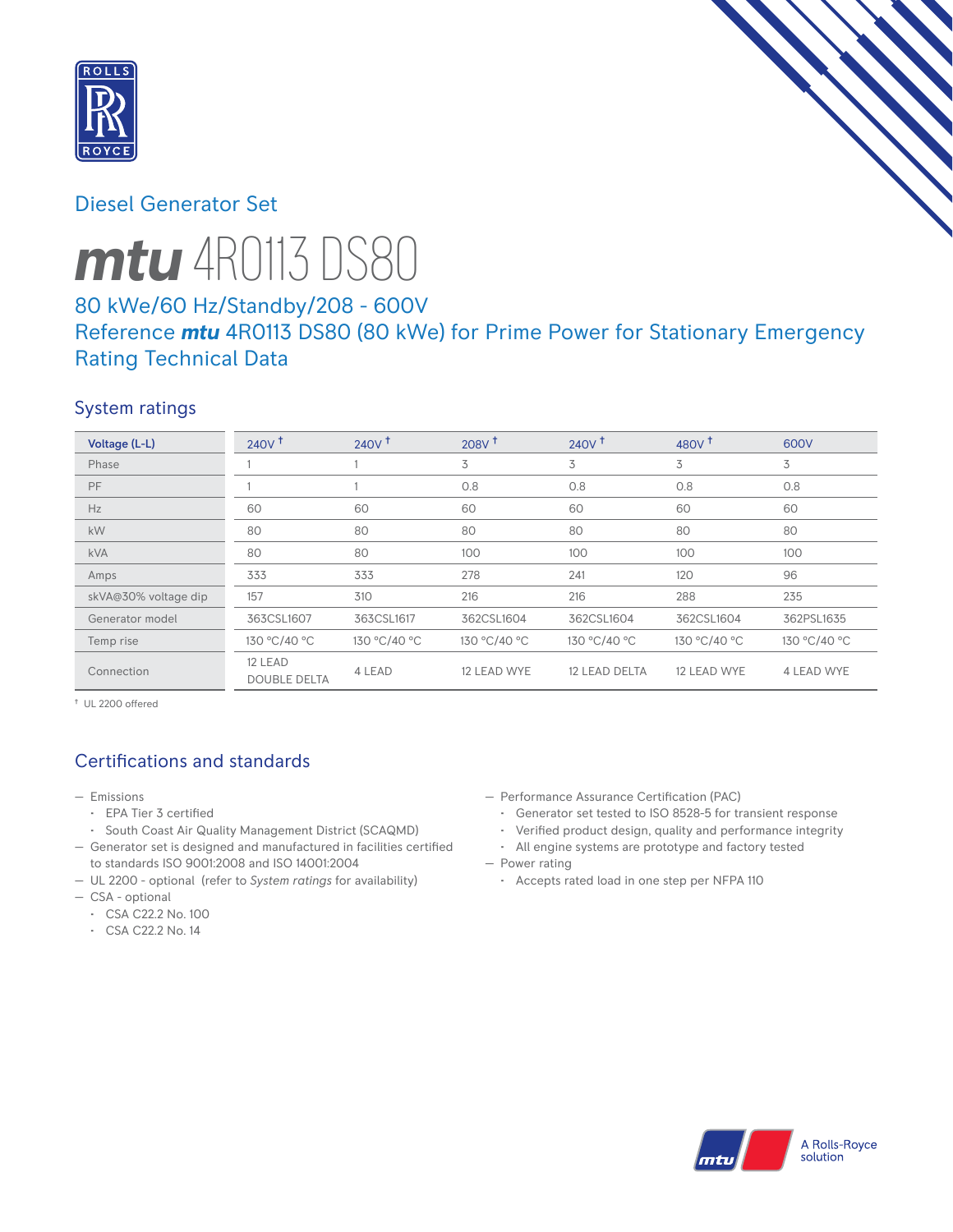## Standard features \*

- Single source supplier
- Global product support
- Two (2) Year/3,000 Hour Basic Limited Warranty
- 4045HF285 diesel engine
	- 4.5 liter displacement
	- 4-cycle
- Engine-generator resilient mounted
- Complete range of accessories
- Cooling system
	- Integral set-mounted
	- Engine-driven fan

# Standard equipment \*

### Engine

- Air cleaners
- Oil pump
- Oil drain extension and shut-off valve
- Full flow oil filter
- Fuel filter with water seperator
- Jacket water pump
- Thermostat
- Blower fan and fan drive
- Radiator unit mounted
- Electric starting motor 12V
- Governor electronic isochronous
- Base formed steel
- SAE flywheel and bell housing
- Charging alternator 12V
- Battery box and cables
- Flexible fuel connectors
- Flexible exhaust connection
- EPA certified engine

### Generator

- NEMA MG1, IEEE, and ANSI standards compliance for temperature rise and motor starting
- Self-ventilated and drip-proof
- Superior voltage waveform
- Solid state, volts-per-hertz regulator
- $\pm$  1% voltage regulation no load to full load
- Brushless alternator with brushless pilot exciter
- 4 pole, rotating field
- 130 °C maximum standby temperature rise
- 1-bearing, sealed
- Flexible coupling
- Full amortisseur windings
- 125% rotor balancing
- 3-phase voltage sensing
- 100% of rated load one step
- 5% maximum total harmonic distortion
- Generator
	- Brushless, rotating field generator
	- 2/3 pitch windings
	- 300% short circuit capability with optional Permanent Magnet Generator (PMG)
- Digital control panel(s)
	- UL recognized, CSA certified, NFPA 110
	- Complete system metering
	- LCD display

## Digital control panel(s)

- Digital metering
- Engine parameters
- Generator protection functions
- Engine protection
- SAE J1939 Engine ECU Communications
- Windows®-based software
- Multilingual capability
- Communications to remote annunciator
- Programmable input and output contacts
- UL recognized, CSA certified, CE approved
- Event recording
- IP 54 front panel rating with integrated gasket
- NFPA 110 compatible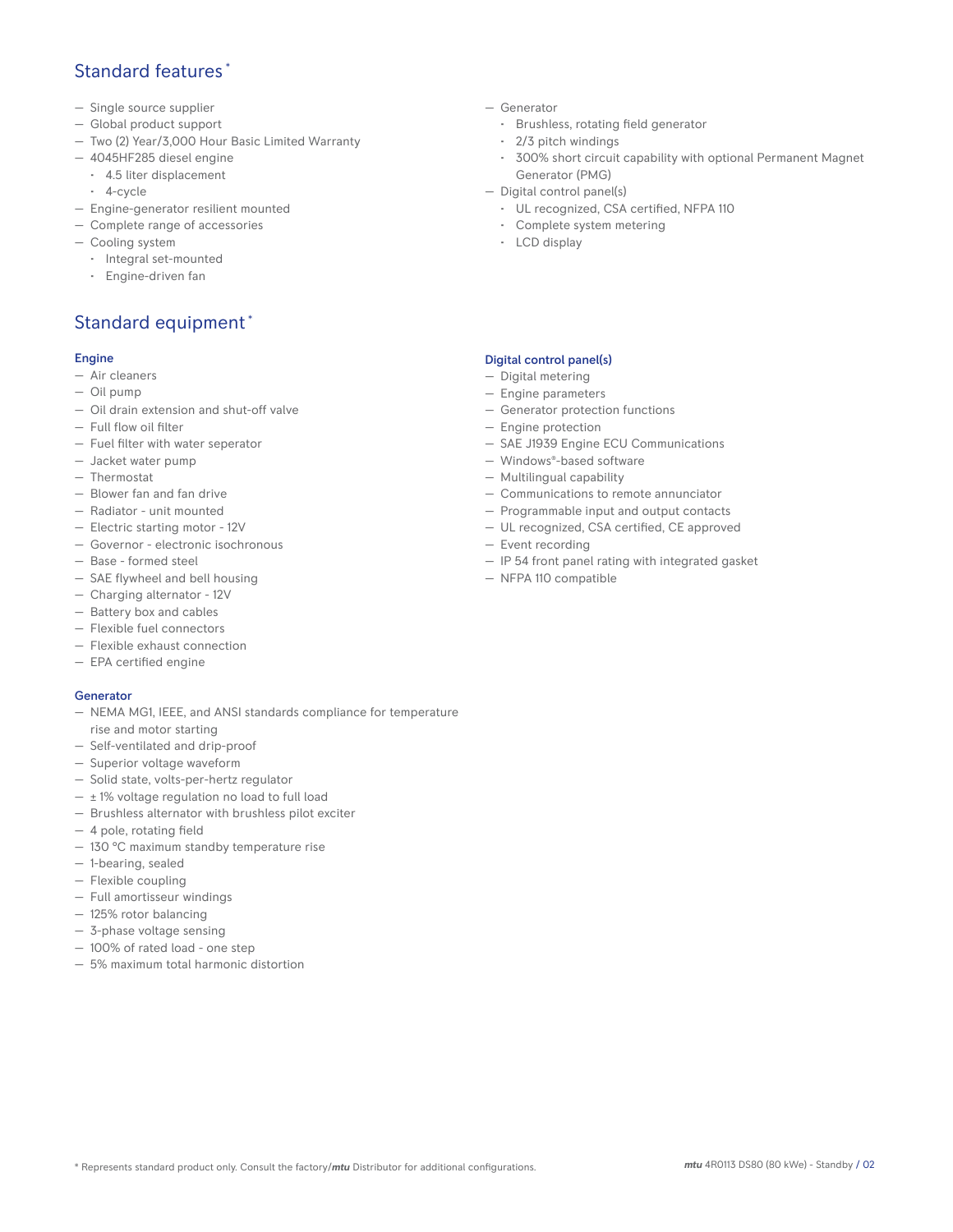# Application data

## Engine

| Manufacturer                | John Deere  |
|-----------------------------|-------------|
| Model                       | 4045HF285   |
| Type                        | 4-cycle     |
| Arrangement                 | 4-inline    |
| Displacement: $L (in3)$     | 4.5(275)    |
| Bore: cm (in)               | 10.6(4.19)  |
| Stroke: cm (in)             | 12.7(5)     |
| Compression ratio           | 19:1        |
| Rated speed: rpm            | 1.800       |
| Engine governor             | <b>JDEC</b> |
| Maximum power: kWm (bhp)    | 118 (158)   |
| Steady state frequency band | ± 0.25%     |
| Air cleaner                 | dry         |
|                             |             |

## Liquid capacity

| Total oil system: L (gal)             | 12(3.2)   |
|---------------------------------------|-----------|
| Engine jacket water capacity: L (gal) | 12.5(3.3) |
| System coolant capacity: L (gal)      | 20.1(5.3) |

## Electrical

| Electric volts DC                                            |     |
|--------------------------------------------------------------|-----|
| Cold cranking amps under -17.8 $^{\circ}$ C (O $^{\circ}$ F) | 925 |
| Batteries: group size                                        | 31  |
| Batteries: quantity                                          |     |
|                                                              |     |

## Fuel system

| Fuel supply connection size    | -6 JIC 37° female |
|--------------------------------|-------------------|
| Fuel return connection size    | -6 JIC 37° female |
| Maximum fuel lift: m (ft)      | 2(6.7)            |
| Recommended fuel               | diesel #2         |
| Total fuel flow: L/hr (gal/hr) | 74.6 (19.7)       |
|                                |                   |

#### Fuel consumption

| At 100% of power rating: L/hr (gal/hr)                                                           | 23.1(6.1)    |
|--------------------------------------------------------------------------------------------------|--------------|
| At 75% of power rating: L/hr (gal/hr)                                                            | 18.5(4.9)    |
| At 50% of power rating: L/hr (gal/hr)                                                            | 13.2(3.5)    |
| Cooling - radiator system                                                                        |              |
| Ambient capacity of radiator: °C (°F)<br>Maximum restriction of cooling air: intake              | 50 (122)     |
| and discharge side of radiator: kPa (in. H <sub>2</sub> O)                                       | 0.12(0.5)    |
| Water pump capacity: L/min (gpm)                                                                 | 180 (48)     |
| Heat rejection to coolant: kW (BTUM)                                                             | 56 (3,190)   |
| Heat rejection to air to air: kW (BTUM)                                                          | 17.6 (1,002) |
| Heat radiated to ambient: kW (BTUM)                                                              | 10.5(596)    |
| Fan power: kW (hp)                                                                               | 6.5(8.7)     |
| Air requirements                                                                                 |              |
| Aspirating: *m <sup>3</sup> /min (SCFM)                                                          | 7.7(273)     |
| Air flow required for radiator                                                                   |              |
| cooled unit: *m <sup>3</sup> /min (SCFM)                                                         | 187 (6,587)  |
| Remote cooled applications; air flow required for                                                |              |
| dissipation of radiated generator set heat for a                                                 |              |
| maximum of 25 °F rise: *m <sup>3</sup> /min (SCFM)                                               | 38 (1,343)   |
| * Air density = $1.184 \text{ kg/m}^3$ (0.0739 lbm/ft <sup>3</sup> )                             |              |
| <b>Exhaust system</b>                                                                            |              |
| Gas temperature (stack): °C (°F)                                                                 | 560 (1,040)  |
| Gas volume at stack temperature: m <sup>3</sup> /min (CFM)<br>Maximum allowable back pressure at | 21.2 (750)   |
| outlet of engine, before piping: kPa (in. H <sub>2</sub> 0)                                      | 7.5(30)      |